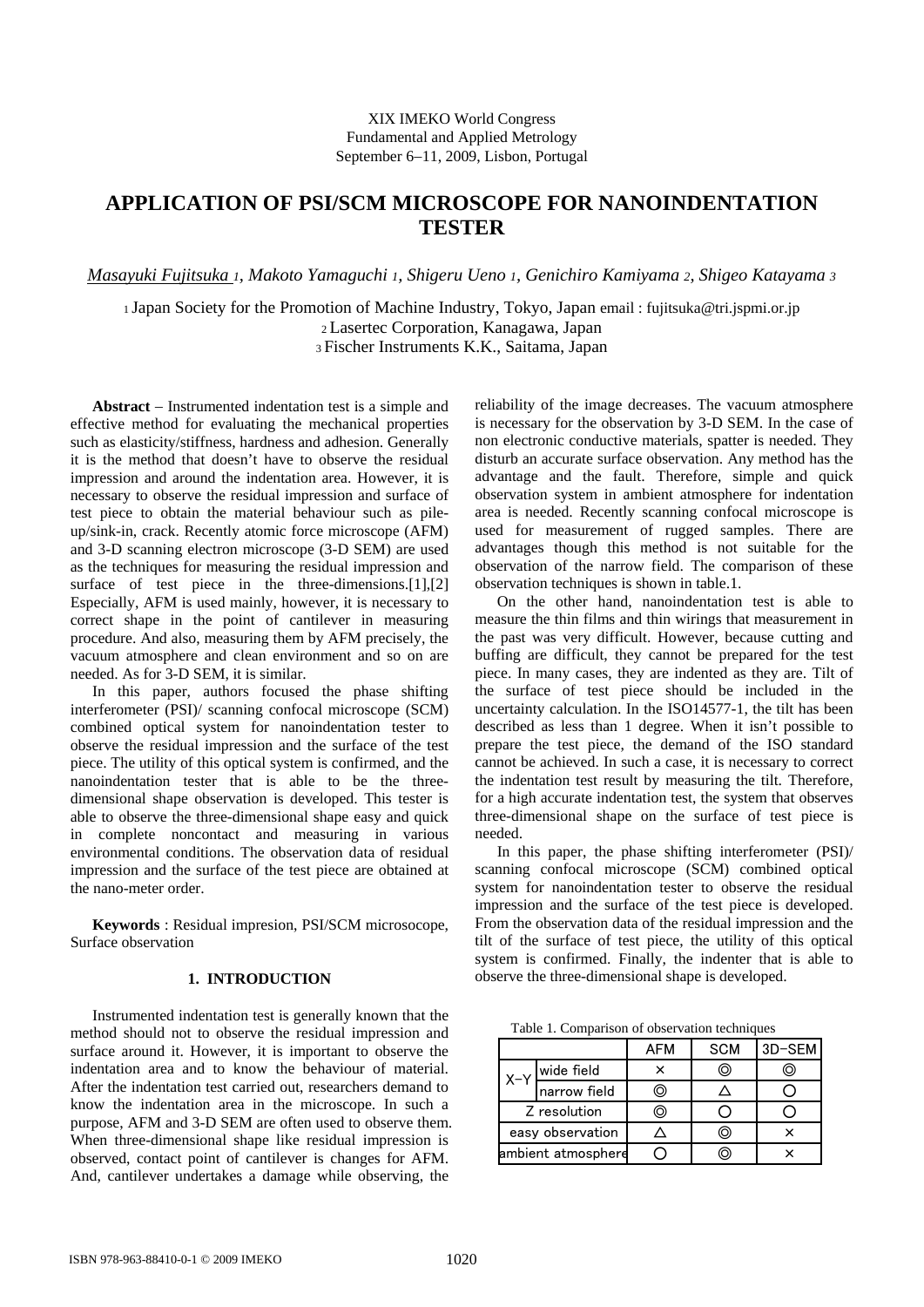## **2. PRINCEPAL OF PSI/SCM MICROSCOPE FOR NANOINDENTATION TESTER**

There must be two features for optical system to observe the three-dimensional shape for nanoindentation tester. For tilt and curves of the test piece the wide observation area is needed. And narrow observation area is needed for the residual impression. Then, SCM optical system is used for wide observation area, and PSI optical system is used for narrow observation area.

#### *2.1. Scanning confocal microscopy*

When scanning confocal microscope (SCM) is used, it achieves out-of-focus rejection by two strategies a) by illuminating a single point of the test piece at any one time with a focussed beam, so that illumination intensity drops off rapidly above and below the plane of focus and b) by the use of blocking a pinhole aperture in a conjugate focal plane to the test piece so that light emitted away from the point in the test piece being illuminated is blocked from reaching the detector. Therefore, SCM involves moving the focal plane of a microscope vertically through the sample while acquiring a series of images. The principal scheme of SCM is shown in Fig.1



Fig.1 Scanning confocal microscope Left: In focus situation Right: Out of focus situation

In Fig.2, there are two images printed on paper with the laser printer. The upper image is taken by normal optical microscope, and the lower image is taken by SCM. High contrast and high resolution image is taken in deep focal depth by using SCM. And it takes only short time for the observation by SCM. SCM also take a three dimensional shape. The images can later be assembled using software to form an apparent three dimensional shape. The resolution for depth measurement of SCM is about 10nm. Generally, the resolution for depth measurement of AFM system is about roughly 0.5nm or less. As for SCM, the performance of the resolution at vertical direction is several digits worse than that of AFM system have disadvantages at resolution in

vertical direction. In nano range, phase sifting interferometer is necessary to observe the residual impression.



Fig.2.Image printed on paper with the laser printer Upper: measured by normal optical microscope Lower: measured by SCM

## *2.2. Phase sifting interferometry*

Phase shifting interferometry (PSI) was proposed as a means to improve the measurement accuracy of a usual optical interference method rapidly in 1970's. Relative phase distribution on the entire side is calculated directly from the optical strength distribution obtained by using the interference-induced stripe as a probe and scanning the surface of the object, and the feature of this method is to convert the calculation result into the difference of threedimensional height. Mirau interferometer and Linnik interferometer are well known as the PSI system. Linnik interferometer works only when the two path lengths are matched to within the coherence length of the light source. For a low-coherence source such as an LED, the coherence length is on the order of micrometers, so matching the path lengths requires precise adjustment of both the target and reference arms. In a Mirau interferometer, the interferometric system is customized for a single microscope lens, so the path lengths are matched during the manufacturing process. Consequently, taking threedimensional interferometric images is as simple as changing focus on the microscope stage. In this study, Mirau interferometry is used as PSI optical system. The principal scheme of Mirau interferometry is shown in Fig.3 [3]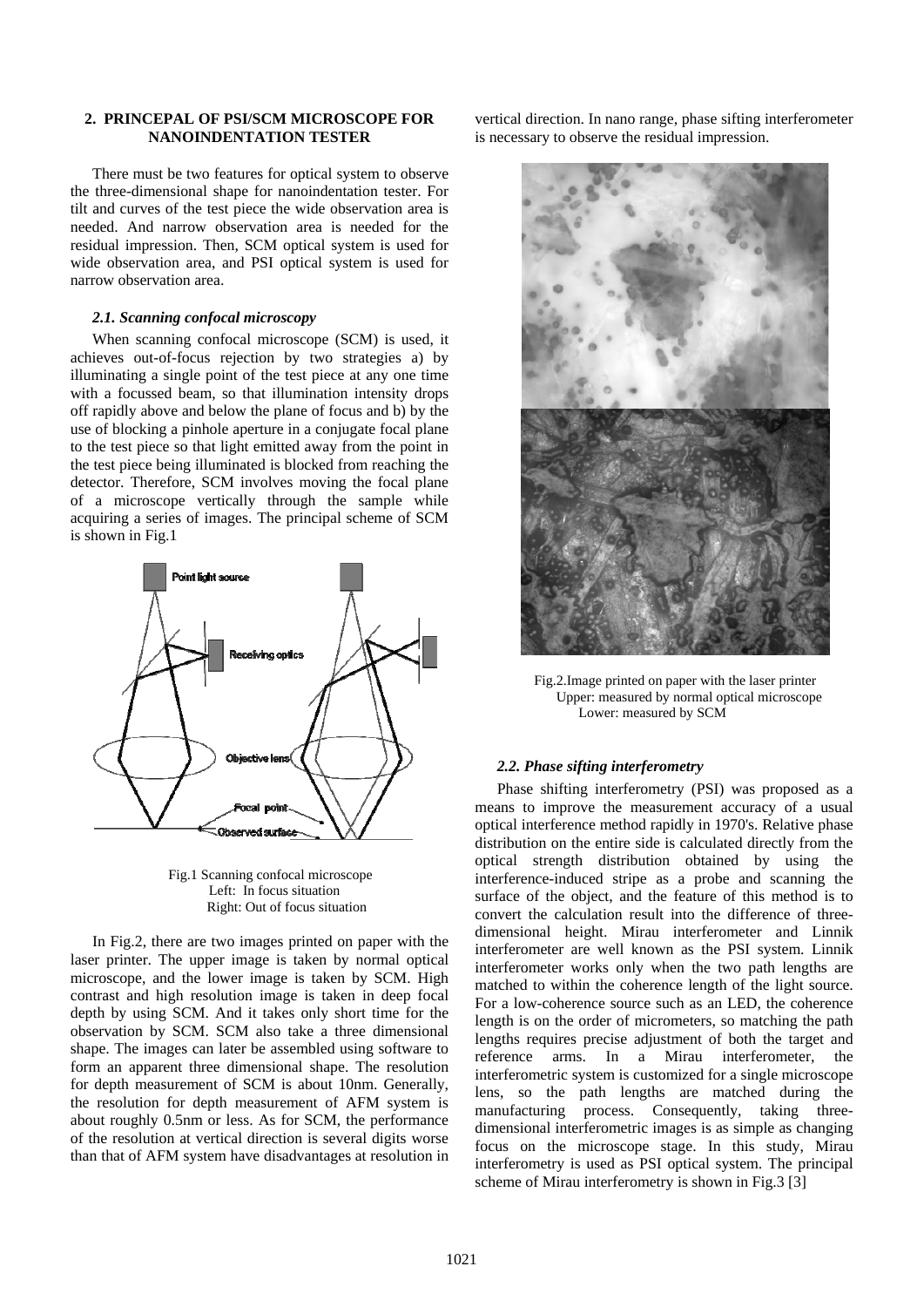

Fig.3 The principal scheme of Mirau interferometer lens

## **2. DEVELOPMENT THE NANOINDENTATION TESTER WITH PSI/SCM MICROSCOPE**

The PSI/SCM microscope that has an excellent performance in the measurement of three-dimensional shape is selected, and it built into nanoindentation tester. In this system, PICODENTOR HM500 manufactured by Helmut Fischer Gmbh+ Co.KG is used as the nanoindentation testing machine, and 3CCD real color confocal microscope OPTELICS H1200 with interferometer option manufactured by Lasertec Corporation is used as the PSI/SCM microscope. [3] The specifications of this microscope as follows:

Light source: mercury vapour xenon lamp Resolution 2048x2048 12bit each RGB Wavelength selectivity: 436,488,546, 577,630 [nm]

Z-resolution: SCM:10nm / PSI:0.1nm Fig.4 presents the nanoindentation tester with PSI/SCM microscope. Before and after the indentation test, three dimensional shapes observe the PSI/SCM microscope at the right side of this instrument. For nanoindentation test, vertical direction of vibration isolation is needed, because it is the same direction as indentation testing. However, for observation by PSI/SCM microscope, horizontal direction of vibration isolation is needed. Therefore, in this system equipped the vibration isolator for all X- Y- Z direction.



Fig.4 Nanoindentation tester with PSI/SCM microscope

For the large residual impression and the tilt of the surface of test piece, it is observed by SCM. The residual impression at the silicon wafer observed by SCM is shown in Fig.5, and the cross section of this residual impression is shown in Fig.6. And the observation example of the tilt and curves of test piece is shown in Fig.7. This sample is the case of the cylindrical pipe.



Fig.5 SCM image of the residual impression on silicon wafer



Fig.6 Cross section of the residual impression on silicon wafer



Fig.7 Observation example of the cylindrical pipe Upper: Top view Lower: Side view